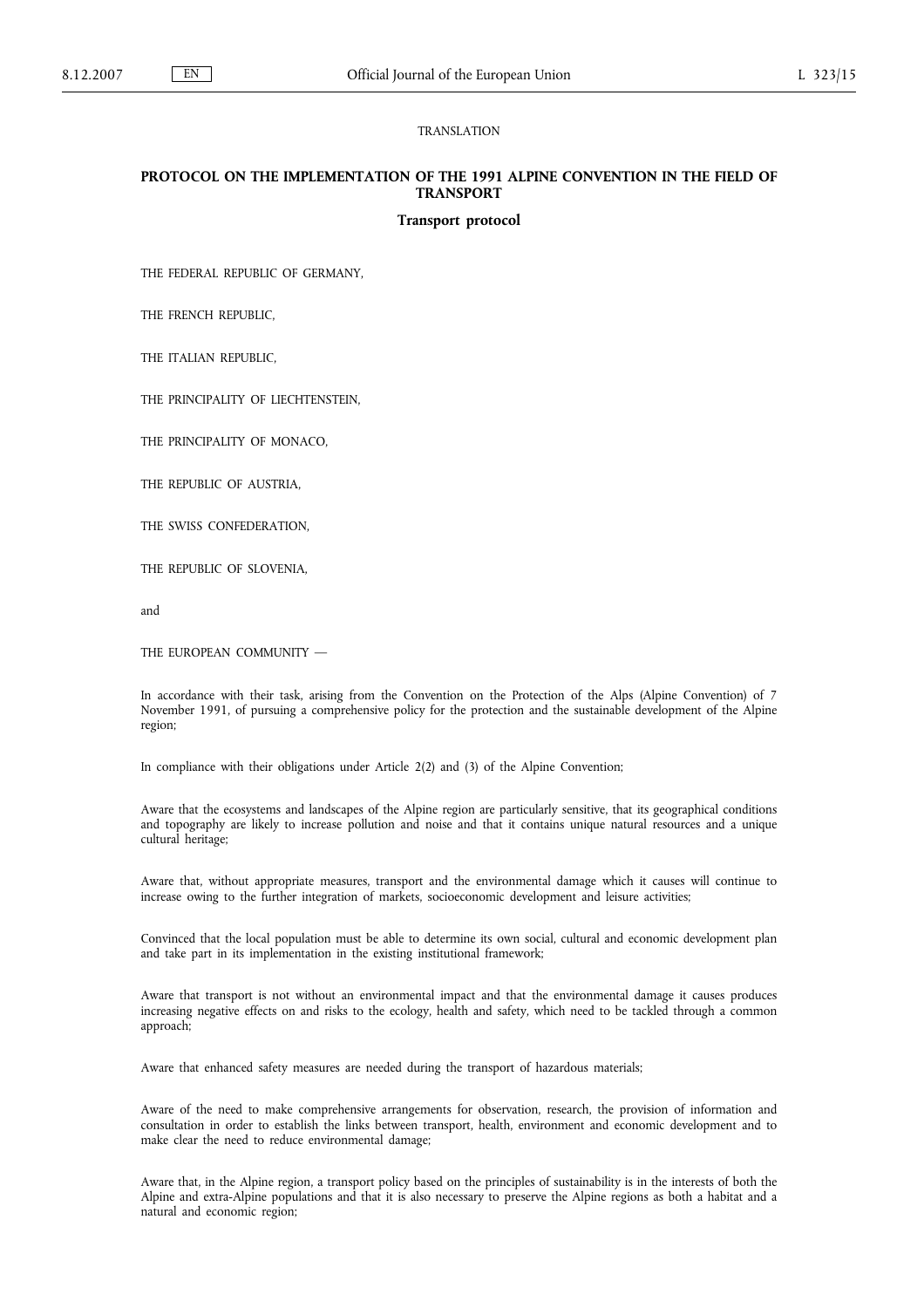Aware that on the one hand the present potential of modes of transport is to some extent not used sufficiently and on the other hand not enough account is taken of the importance of infrastructures for more environmentally-friendly transport systems (such as railway transport, shipping and combined transport) or of the transnational compatibility and operability of the various means of transport, and that it is therefore necessary to optimise such transport systems by a major strengthening of the networks inside and outside the Alpine region;

Aware that regional-planning and economic-policy decisions taken inside and outside the Alpine region have major repercussions for the development of Alpine transport;

Desiring to make a decisive contribution to sustainable development and to improvement of the quality of life by reducing the volume of traffic, managing transport in a more environmentally-friendly manner and increasing the effectiveness and efficiency of existing transport systems;

Convinced that it is necessary to balance economic interests, social needs and environmental requirements;

With due regard for the bilateral and multilateral conventions concluded between the Contracting Parties and the European Community, in particular in the field of transport;

Convinced that certain problems can only be resolved in a cross-border framework and require joint measures on the part of the Alpine States —

HAVE AGREED AS FOLLOWS:

## CHAPTER I

## **GENERAL PROVISIONS**

*Article 1*

#### **Objectives**

1. The Contracting Parties undertake to pursue a sustainable transport policy which will:

- (a) reduce the negative effects of and risks posed by intra-Alpine and transalpine transport to a level which is not harmful to people, flora and fauna and their environments and habitats, *inter alia*, by transferring an increasing amount of transport, especially freight transport, to the railways, in particular by creating appropriate infrastructures and incentives in line with market principles;
- (b) contribute to the sustainable development of the habitats and economic areas in which people living in the Alpine region dwell and work by implementing a transport policy which encompasses all modes of transport and is harmonised between the various Contracting Parties;
- (c) help to reduce and, as far as possible, avoid any impact which might endanger the role and natural resources of the Alpine region, the importance of which goes beyond the boundaries of the Alpine areas, and threaten its natural and cultural heritage;
- (d) ensure the movement of intra-Alpine and transalpine transport at economically bearable costs by increasing the efficiency of transport systems and promoting modes of

transport which are more environmentally-friendly and more economic in terms of natural resources:

(e) ensure fair competition between modes of transport.

2. The Contracting Parties undertake to develop the transport sector while observing the precautionary principle, the preventive principle and the polluter-pays principle.

## *Article 2*

## **Definitions**

For the purposes of this Protocol:

'Transalpine transport' is transport made up of journeys whose points of departure and arrival are outside the Alpine region.

'Intra-Alpine transport' is transport made up of journeys whose points of departure and arrival are inside the Alpine region (inland transport) including transport made up of journeys whose points of departure or arrival are inside the Alpine region.

'Bearable negative effects and risks' are negative effects and risks to be defined through environmental-impact assessment and risk analysis with the aim of putting an end to any further increase in negative effects and risks and, where necessary, reducing them by means of appropriate measures in the case of both new building works and existing infrastructures which have a significant impact on the land.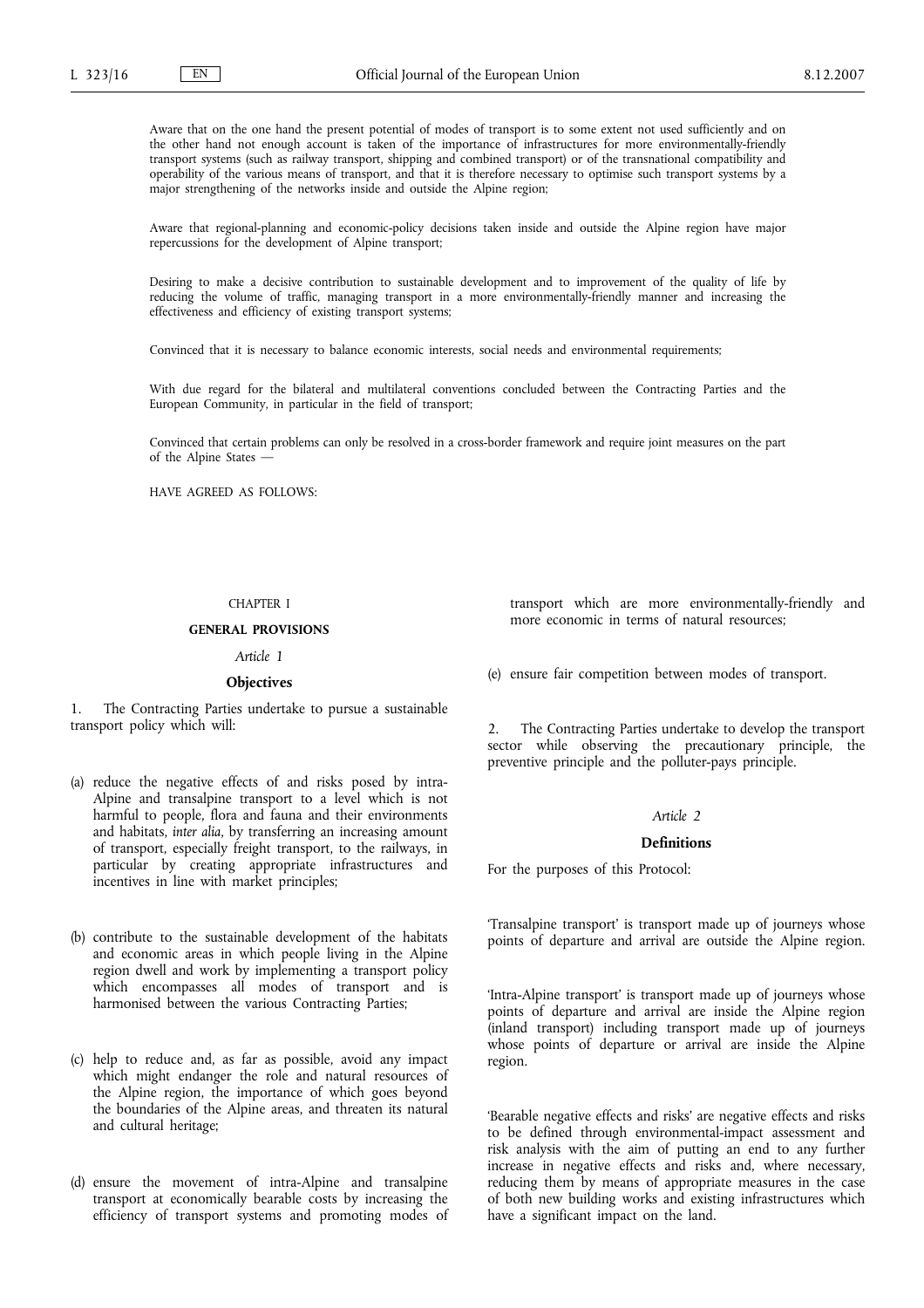'External costs' are costs which are not borne by the user of goods or services. They include the costs of infrastructure where use is free, the costs of environmental pollution and noise and the costs of damage to people and property caused by transport.

'New, large-scale building works, or major alterations or extensions of existing transport infrastructures' are infrastructure projects having effects which, in accordance with national impact assessment legislation or international conventions in force, are subject to an environmental impact assessment.

'Large-capacity roads' are all motorways and roads with two or more lanes, without intersections, or any road the traffic impact of which is similar to that of a motorway.

'Environmental quality objectives' are objectives which describe the environmental quality level to be attained, with due regard for the effects on ecosystems. They lay down (updateable) quality criteria for the protection of the natural and cultural heritage from a material, geographical and time-related viewpoint.

'Environmental quality standards' are specific standards which enable the environmental quality objectives to be met. They determine the objectives applicable to certain parameters, the measuring procedures or the overall requirements.

'Environmental quality indicators' are indicators which make it possible to measure or evaluate the present state of environmental damage and to forecast any change.

'The precautionary principle' is the principle whereby measures intended to avoid, control or reduce serious or irreversible effects on health and the environment should not be postponed by arguing that scientific research has not yet strictly proven the existence of a cause-and-effect relationship between the substances concerned and their potential harmfulness to health and the environment.

'The "polluter-pays" principle', including the acceptance of liability for effects caused, is the principle whereby the costs of preventing, controlling and reducing environmental damage and restoring the environment to an acceptable state are to be paid by polluters. The latter should, as far as possible, pay the entire cost of the impact of transport on health and the environment.

'Advisability study' is an investigation, in accordance with national laws, during the planning of new, large-scale building works, or major alterations or extensions of existing transport infrastructures concerning the advisability of projects from the angle of both transport policy and economic, environmental and socio-cultural impact.

#### *Article 3*

#### **Sustainable transport and mobility**

1. To enable transport to develop in a sustainable manner, the Contracting Parties undertake to contain, by means of a concerted transport and environmental policy, the negative effects and risks due to transport by taking account of:

- (a) the importance of the environment so that:
	- (aa) the use of natural resources is reduced to a level which, as far as possible, does not exceed their natural capacity for regeneration;
	- (bb) harmful emissions are reduced to a level which is not detrimental to the absorption capacity of the environments concerned;
	- (cc) the input of substances into the environment is limited so as to avoid harming environmental structures and natural materials cycles;
- (b) the requirements of the population so as to:
	- (aa) allow accessibility for persons, labour, goods and services, while effectively preserving the environment, saving energy and space and meeting the essential needs of the population;
	- (bb) avoid endangering human health and reduce the risks of environmental disasters and the number and severity of accidents;
- (c) the importance of economic criteria so as to:
	- (aa) increase the profitability of the transport sector and internalise external costs;
	- (bb) encourage optimum use of existing infrastructures;
	- (cc) guarantee employment in undertakings which are performing well in the various sectors of the economy;
- (d) the need to take enhanced measures against noise because of the special topography of the Alps.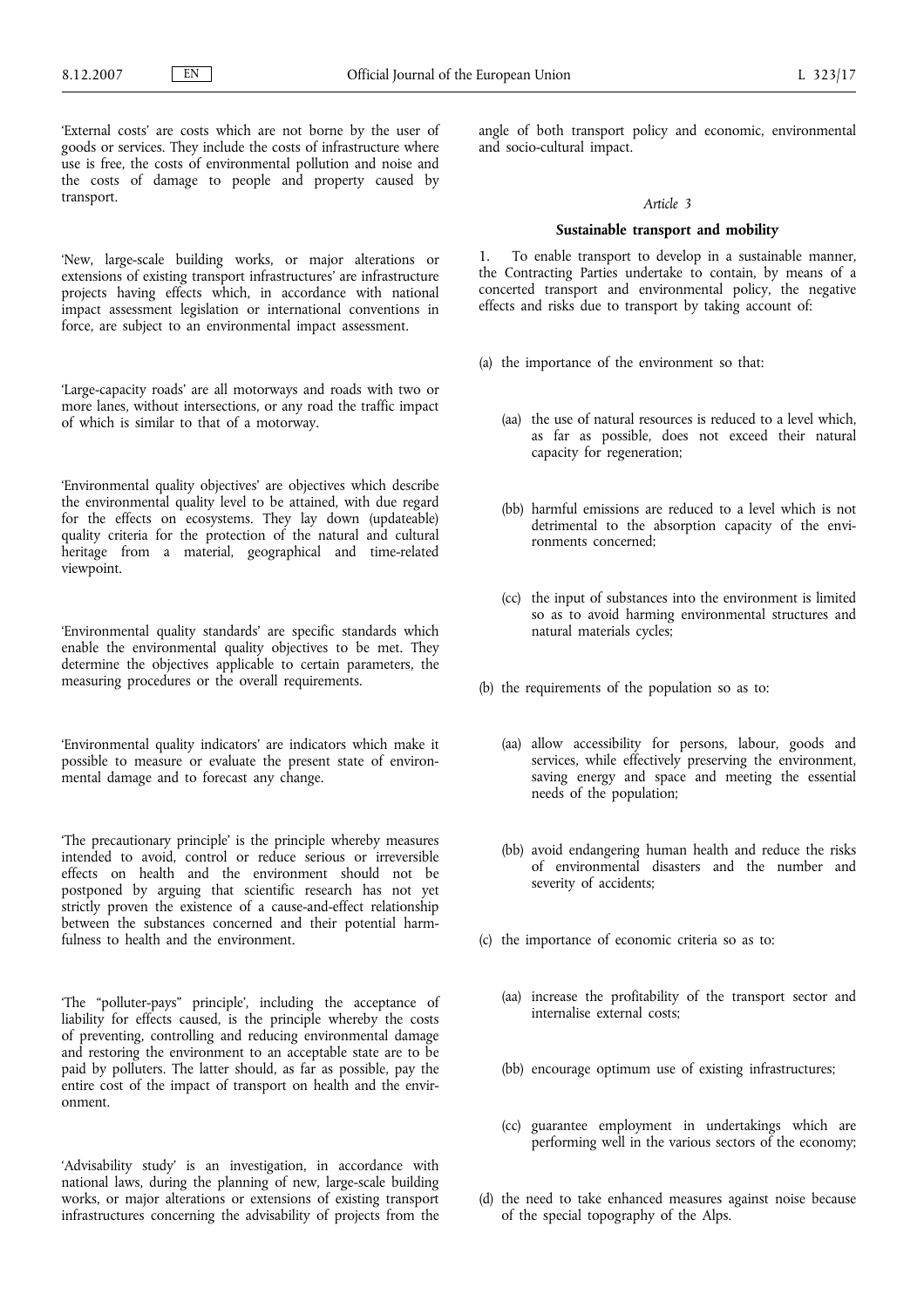In keeping with the national and international transport legislation in force, the Contracting Parties undertake to develop national, regional and local strategies, objectives and measures which:

- (a) take account of the different environmental, economic and socio-cultural data and different needs;
- (b) make it possible to reduce environmental damage due to transport by putting in place economic tools combined with measures for regional and transport planning.

#### *Article 4*

#### **Taking the objectives into account in other policies**

1. The Contracting Parties undertake to take account of the objectives of this Protocol in their other policies as well.

2. The Contracting Parties undertake to anticipate and evaluate the effects of other policies, strategies and concepts on transport.

#### *Article 5*

## **Participation of regional and local authorities**

The Contracting Parties shall encourage international cooperation between the competent institutions in order to find the best possible cross-border harmonised solutions.

2. Each Contracting Party shall define, within its institutional framework, the best level of coordination and cooperation between the institutions and regional and local authorities directly concerned so as to encourage solidarity of responsibility, in particular in order to exploit and develop synergies when implementing transport policies and the resulting measures.

The regional and local authorities directly concerned shall be parties to the various stages of preparing and implementing these policies and measures within the limits of their competence and within the existing institutional framework.

# *Article 6*

#### **Reinforced national regulations**

In order to protect the ecologically sensitive Alpine region and without prejudice to international conventions in force, the Contracting Parties may take measures going beyond those

provided for in this Protocol because of special situations relating in particular to their natural areas or on grounds of public health, safety or protection of the environment.

## CHAPTER II

# **SPECIFIC MEASURES**

# (A) *STRATEGIES, CONCEPTS, PROJECTS*

*Article 7*

#### **General transport-policy strategy**

In order to ensure sustainability, the Contracting Parties undertake to promote rational, safe transport management in a harmonised, cross-border network that:

- (a) ensures coordination between different carriers, modes and types of transport and encourages intermodality;
- (b) optimises the use of existing transport systems and infrastructures in the Alps, including through the use of electronic data transmission, and charges external and infrastructure costs to polluters in line with the damage caused;
- (c) encourages, by means of structural and regional planning measures, the transfer of the carriage of passengers and goods to more environmentally-friendly means of transport and to intermodal transport systems;
- (d) recognises and utilises the opportunities for reducing traffic volume.

2. The Contracting Parties undertake to adopt the necessary measures so as to ensure as far as possible:

- (a) the protection of communication routes against natural hazards;
- (b) in areas particularly damaged by transport, the protection of persons and of the environment;
- (c) the gradual reduction of emissions of harmful substances and noise by all modes of transport, including through the use of the best technologies available;
- (d) greater transport safety.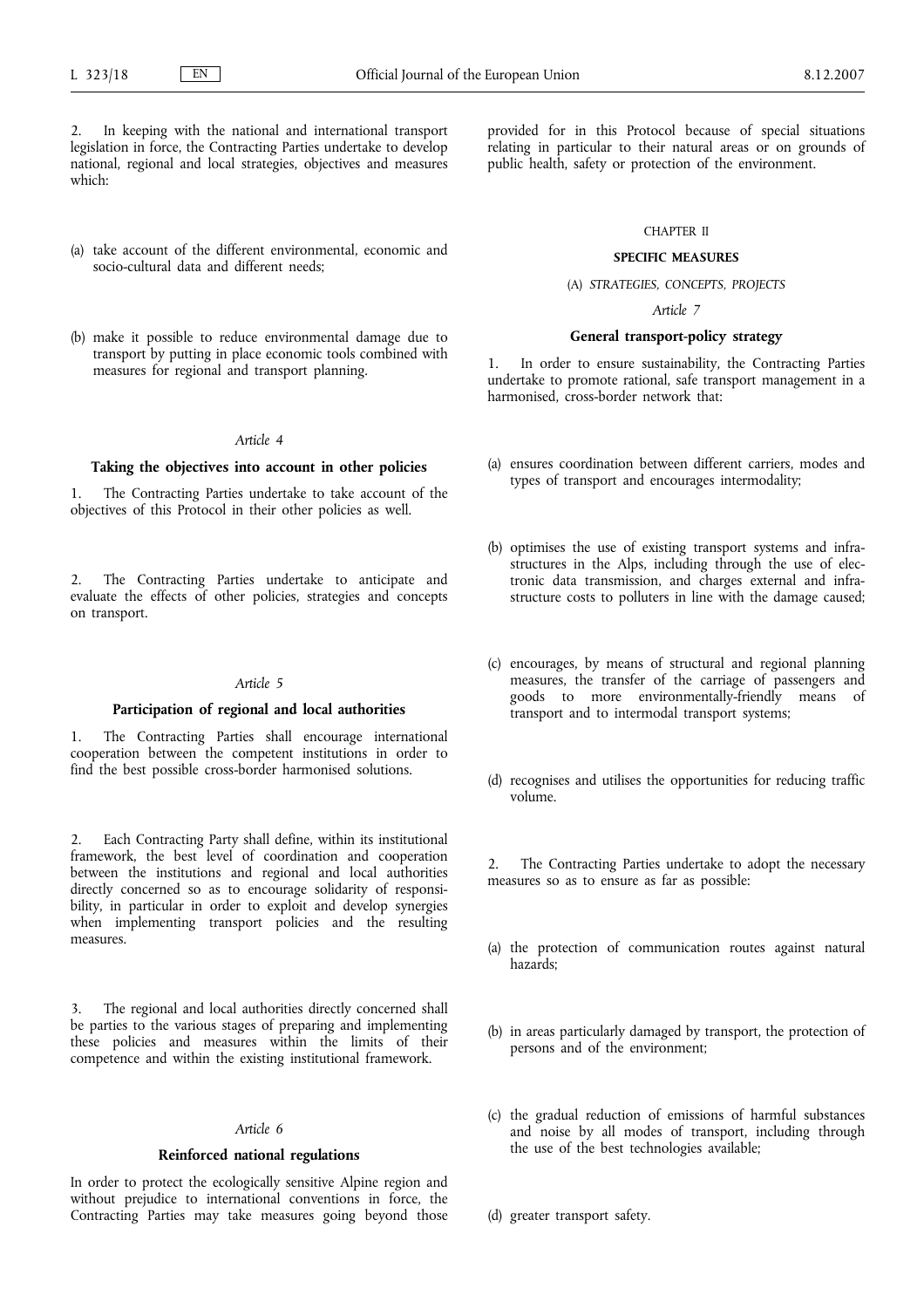### *Article 8*

#### **Evaluation and intergovernmental consultation procedure**

1. In the case of new, large-scale building works and major alterations or extensions of existing transport infrastructures, the Contracting Parties undertake to carry out advisability studies, environmental impact assessments and risk analyses and to evaluate the results in the light of the objectives of this Protocol.

2. The planning of transport infrastructure in the Alps must be carried out in a coordinated, concerted manner. In the case of projects with a significant cross-border impact, each Contracting Party undertakes to carry out, at the latest once the studies have been presented, prior consultations with the other Contracting Parties concerned. These provisions shall be without prejudice to the right of each Contracting Party to construct transport infrastructure which has been adopted in accordance with their internal legal order at the time of adoption of this Protocol or the need for which has been established in accordance with the law.

3. The Contracting Parties shall encourage the increased consideration of transport policy in the environmental management of undertakings in their countries.

#### (B) *TECHNICAL MEASURES*

## *Article 9*

#### **Public transport**

In order to maintain and improve the settlement pattern and the economic organisation of the Alps as well as their attractiveness for recreation and leisure purposes in a sustainable manner, the Contracting Parties undertake to encourage the creation and development of user-friendly, environmentallyadapted public transport systems.

#### *Article 10*

## **Rail transport and shipping**

1. In order to make better use of the particular suitability of the railways for meeting the requirements of long-distance transport, and use of the railway network for economic activity and tourism in the Alps, the Contracting Parties shall, within the limit of their competences, promote:

- (a) the improvement of railway infrastructure by constructing and developing the major transalpine railway routes, including connecting routes and suitable terminals;
- (b) the further optimisation and modernisation of railway undertakings, in particular for cross-border transport;
- (c) the adoption of measures designed in particular to transfer the long-distance carriage of goods to rail and to further harmonise transport-infrastructure user charges;
- (d) intermodal transport systems and the further development of rail transport;
- (e) the increased use of rail and the creation of user-friendly synergies between long-distance passenger transport, regional transport and local transport.

In order to reduce the volume of transit goods carried by land, the Contracting Parties shall encourage additional efforts to increase the use of shipping.

### *Article 11*

## **Road transport**

1. The Contracting Parties shall refrain from constructing any new, large-capacity roads for transalpine transport.

2. Large-capacity road projects for intra-Alpine transport may be carried out only if:

- (a) the objectives set out in Article 2(2)(j) of the Alpine Convention can be attained by means of appropriate precautionary and compensatory measures as determined by the environmental impact assessment;
- (b) the transport requirements cannot be met by making better use of existing road and railway capacity, by extending or constructing new railway transport and shipping infrastructures, by improving combined transport, or by any other transport organisation measures;
- (c) the results of the advisability study have shown that the project is economically viable, the risks are contained and the result of the environmental impact assessment is positive;
- (d) regional planning and/or programmes and sustainable development are taken into consideration.

3. However, in view of the geography and the settlement pattern of the Alpine region, which cannot always be efficiently served by public transport alone, the Contracting Parties shall recognise the need, in these remote areas, to create and maintain sufficient transport infrastructures for private transport to function.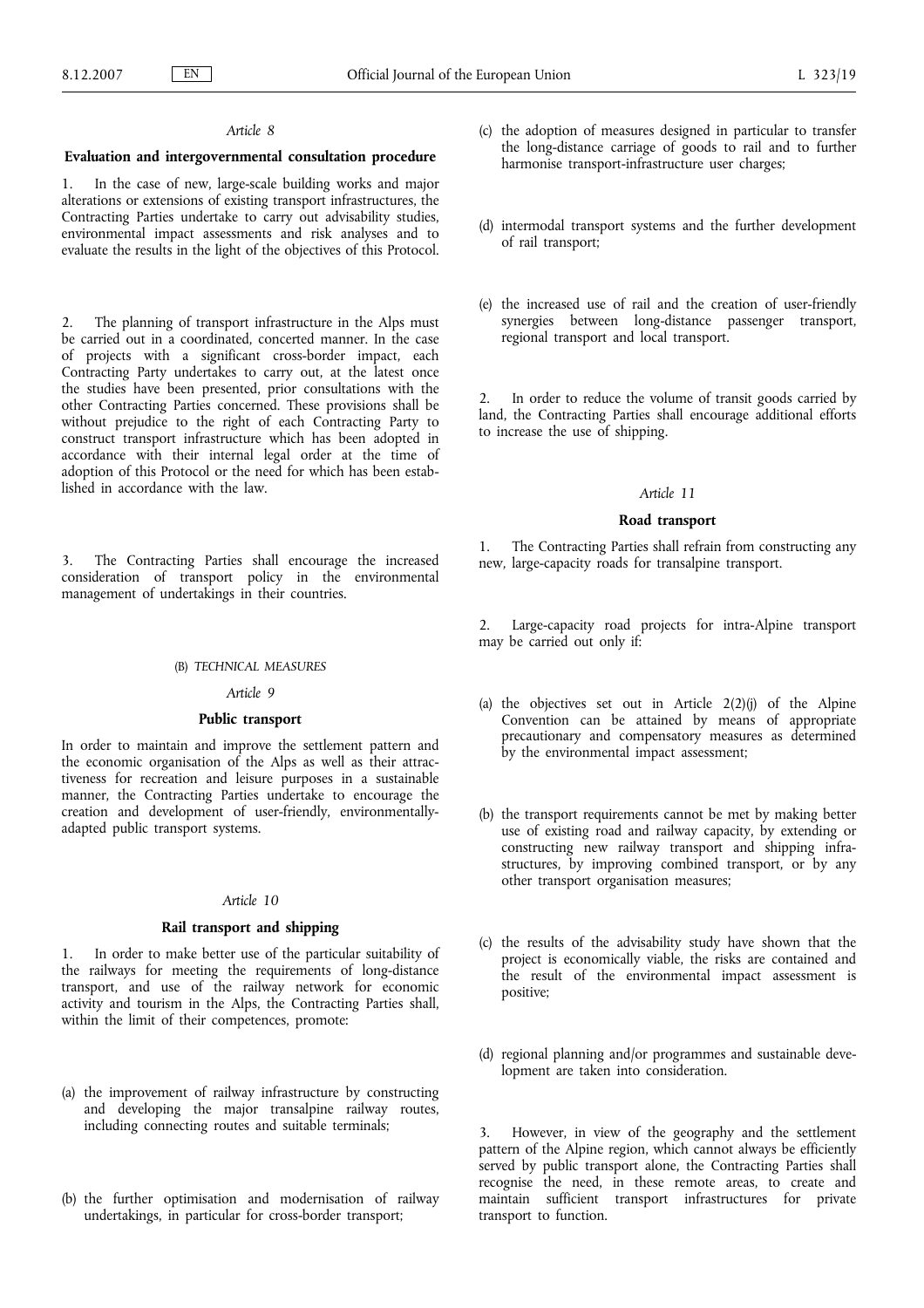# *Article 12*

# **Air transport**

1. The Contracting Parties undertake to reduce as far as possible the environmental damage caused by air transport, including aircraft noise, without transferring it to other regions. Taking account of the objectives of this Protocol, they shall make efforts to limit or, where appropriate, prohibit airdrops in places other than airfields. In order to protect the wild fauna, the Contracting Parties shall take appropriate measures to impose time and place limits on nonmotorised air transport for leisure purposes.

2. The Contracting Parties undertake to improve public transport systems from airports on the fringes of the Alps to the various Alpine regions so as to be able to satisfy transport demand without further damage to the environment. In this context, the Contracting Parties shall restrict as far as possible the construction of new airports and any major extension of existing airports in the Alps.

# *Article 13*

## **Tourist facilities**

1. The Contracting Parties undertake to evaluate, in the light of the objectives of this Protocol, the transport impact of new tourist facilities and, if necessary, to take precautionary or compensatory measures to fulfil the objectives of this or other Protocols. Priority shall be given in this case to public transport.

2. The Contracting Parties shall support the creation and maintenance of low-traffic and traffic-free areas, the exclusion of cars from certain tourist sites and measures to encourage tourists not to arrive by car or use cars.

#### *Article 14*

#### **Real costs**

In an attempt to influence the routing of transport by taking greater account of the real costs of the various transport modes, the Contracting Parties agree to apply the 'polluter-pays' principle and to support the establishment and use of a system to calculate infrastructure costs and external costs. The objective is gradually to introduce transport-specific charging systems to cover such real costs in an equitable manner and to:

- (a) encourage the use of the most environmentally-friendly modes and means of transport;
- (b) achieve a more balanced use of transport infrastructure;
- (c) provide incentives to make more use of opportunities for the reduction of environmental and socioeconomic costs by means of structural and regional planning measures which have an impact on transport.

## (C) *MONITORING AND CONTROL*

# *Article 15*

# **Supply and use of transport infrastructure**

1. The Contracting Parties undertake to record and periodically update in a reference document the state, development, and use of or improvement in large-capacity transport infrastructure and transport systems and the reduction in environmental damage. They shall use a uniform presentation for this purpose.

2. On the basis of the above reference document, the Contracting Parties shall consider the extent to which implementing measures have contributed to the achievement and further development of the objectives of the Alpine Convention and, in particular, this Protocol.

# *Article 16*

#### **Environmental quality objectives, standards and indicators**

The Contracting Parties shall lay down and implement environmental quality objectives for the establishment of sustainable transport.

They agree on the need to have suitable standards and indicators for the specific requirements of the Alpine region.

The application of these standards and indicators is intended to measure damage to the environment and health caused by transport.

#### CHAPTER III

#### **COORDINATION, RESEARCH, TRAINING AND INFORMATION**

# *Article 17*

#### **Coordination and information**

The Contracting Parties agree, where necessary, to hold joint meetings in order to:

- (a) evaluate the impact of measures taken under this Protocol;
- (b) consult each other prior to any major transport-policy decisions which are likely to have an impact on the other Contracting States;
- (c) encourage exchanges of information on the implementation of this Protocol, giving priority to the use of existing information systems;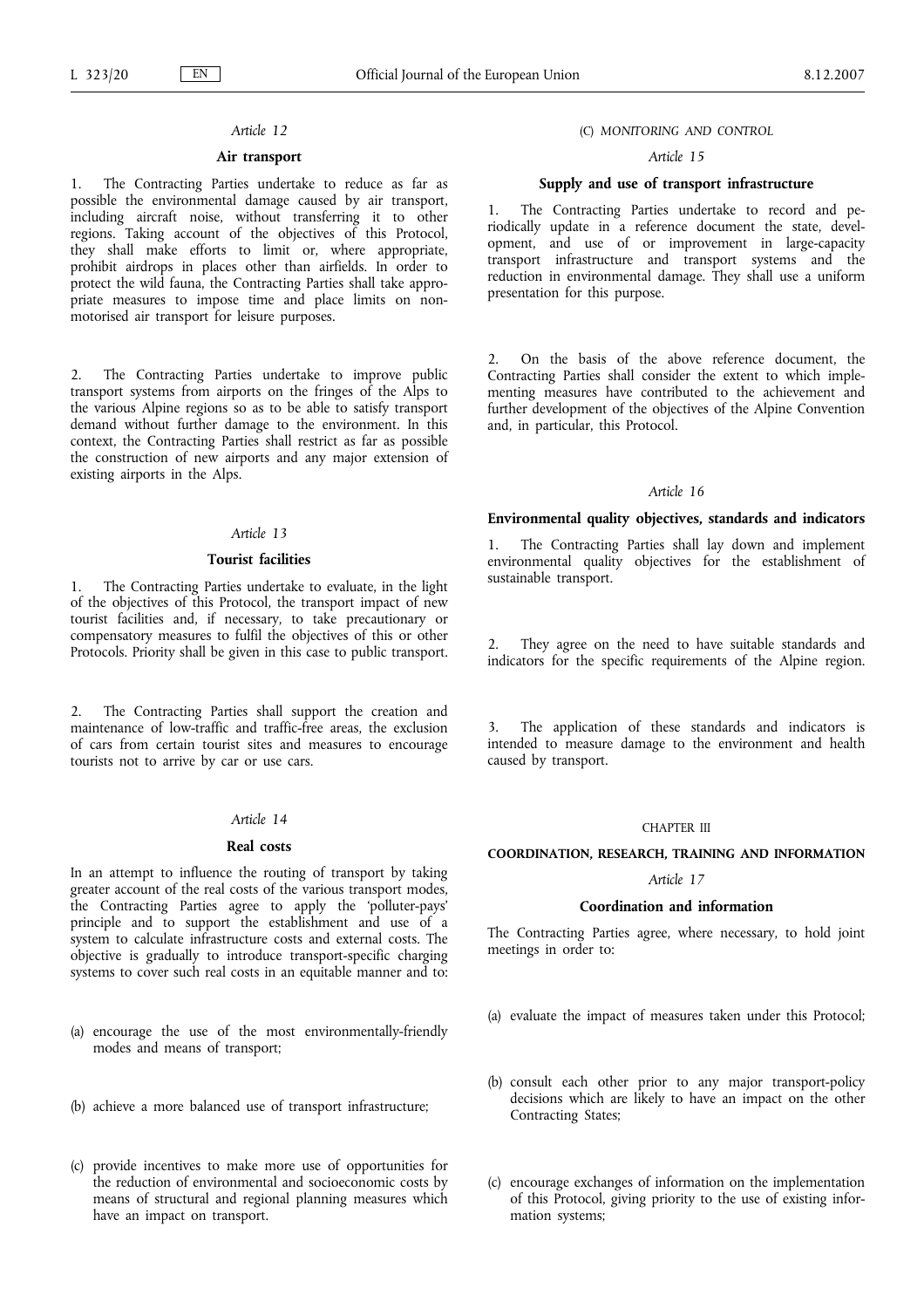(d) reach agreement prior to any major transport-policy decisions, in particular in order to incorporate them in a harmonised cross-border regional planning policy.

#### *Article 18*

# **Research and observation**

1. The Contracting Parties shall cooperate closely in encouraging and harmonising research on and systematic observation of the interaction between transport and the environment in the Alps and specific technological developments which will increase the economic efficiency of environmentallyfriendly transport systems.

2. The results of the joint research and observation shall be duly taken into account when reviewing the implementation of this Protocol, in particular in order to devise methods and criteria for defining sustainable traffic development.

3. The Contracting Parties shall ensure that the various results of national research and systematic observation are included in a common permanent observation and information system and that they are made accessible to the public under the existing institutional framework.

4. The Contracting Parties shall support pilot projects for the implementation of sustainable transport concepts and technologies.

5. The Contracting Parties shall support research into the applicability of methods for intermodal strategic environmental impact assessment in the Alps.

#### *Article 19*

# **Training and provision of information to the public**

The Contracting Parties shall encourage basic and further training and the provision of information to the public on the objectives, measures and implementation of this Protocol.

#### CHAPTER IV

#### **MONITORING AND EVALUATION**

# *Article 20*

#### **Implementation**

The Contracting Parties undertake to ensure the implementation of this Protocol by taking any appropriate measures within the existing institutional framework.

#### *Article 21*

### **Monitoring of compliance with Protocol obligations**

1. The Contracting Parties shall regularly report to the Standing Committee on measures taken under this Protocol. The reports shall also cover the effectiveness of the measures taken. The Alpine Conference shall determine the intervals at which the reports must be submitted.

2. The Standing Committee shall examine these reports in order to ensure that the Contracting Parties have fulfilled their obligations arising from this Protocol. It may also ask for additional information from the Contracting Parties concerned or have recourse to other information sources.

3. The Standing Committee shall draw up a report on compliance by the Contracting Parties with the obligations arising from this Protocol, for the attention of the Alpine Conference.

The Alpine Conference shall take note of this report. If it finds that obligations have not been met, it may adopt recommendations.

#### *Article 22*

# **Evaluation of the effectiveness of the provisions**

1. The Contracting Parties shall regularly examine and evaluate the effectiveness of the provisions of this Protocol. They shall initiate appropriate amendments to this Protocol where necessary in order to achieve objectives.

The regional and local authorities shall be associated with this evaluation within the existing institutional framework. Nongovernmental organisations active in this field may be consulted.

# CHAPTER V

## **FINAL PROVISIONS**

# *Article 23*

# **Links between the Alpine Convention and the Protocol**

This Protocol constitutes a Protocol to the Alpine Convention within the meaning of Article 2 and any other relevant articles of the Convention.

2. Only Contracting Parties to the Alpine Convention may become a party to this Protocol. Any denunciation of the Alpine Convention also implies denunciation of this Protocol.

3. Where the Alpine Conference discusses matters relating to this Protocol, only the Contracting Parties to this Protocol may take part in the vote.